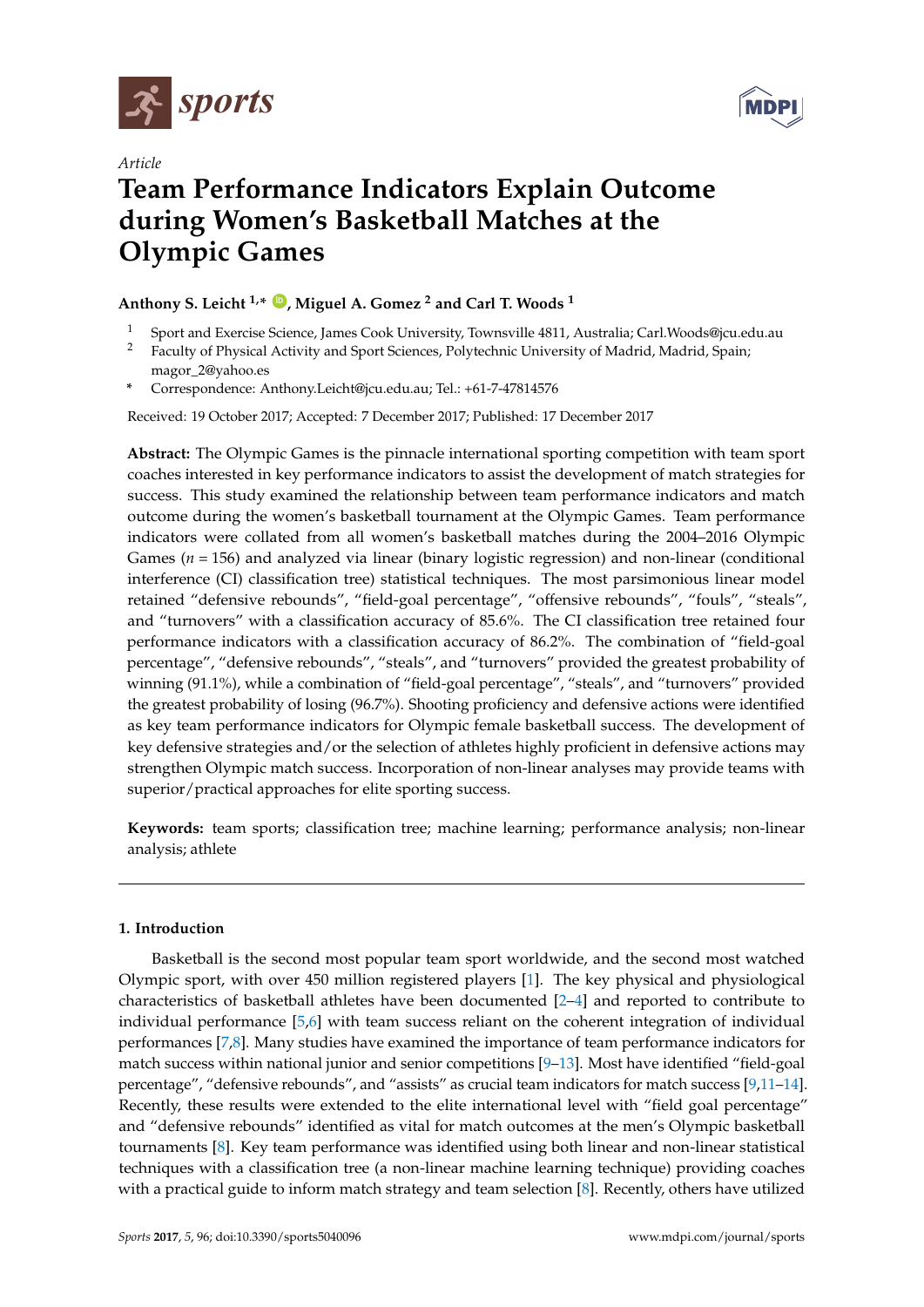a classification and regression tree to identify predictors of winning within the Spanish EBA Basketball League [\[15\]](#page-6-7). Similar analytical approaches have been applied in elite Australian Football [\[16\]](#page-6-8) and rugby league [\[17\]](#page-6-9) and highlight these novel techniques as important tools for sport scientists and coaches to improve on-field success. However, most studies examining team performance indicators and match success have focused on male athletes [\[9](#page-6-3)[–14](#page-6-6)[,16](#page-6-8)[,17\]](#page-6-9) with very few studies examining females [\[18](#page-6-10)[–20\]](#page-6-11), and less for basketball [\[18](#page-6-10)[–20\]](#page-6-11). Performance differences due to dissimilarities in anthropometrical and fitness characteristics between male and female basketball athletes [\[21\]](#page-6-12) may impact on game-related statistics and match success [\[18\]](#page-6-10). Subsequently, it is critical to examine predictors of match success for elite female basketball athletes for a greater understanding of factors contributing to match success.

To date, only two studies have focused on female basketball athletes and match performance indicators for success. Gomez et al. [\[19\]](#page-6-13) examined matches within the 2004/2005 women's Spanish professional league and demonstrated that "1-point" and "3-point field-goal percentage", "assists", and "defensive rebounds" were important during balanced games (score-differences ≤12 points) and "2-point field-goal percentages", "defensive rebounds", and "steals" during unbalanced games (score-differences >12 points). In a second study, Gomez et al. [\[7\]](#page-6-1) examined the impact of starter/nonstarter player status, team performance indicators, and match outcome within the 2005 Women's National Basketball Association. These authors reported that shooting (2-point field-goals, successful free-throws) and passing capability (assists) were discriminatory of player status with this profile impacting on match success. Recently, others examined match performance in elite, female Spanish basketball with steals and assists correlated with a range of physical fitness characteristics (e.g., speed, agility, anaerobic power, repeated sprint ability, and aerobic power) [\[6\]](#page-6-0). To our knowledge, no other studies have examined match outcome and team performance indicators for female basketball players. Identification of the relationship between team performance indicators and match success, particularly at the elite level, would provide significant guidance to coaches and athletes in the development of training and match strategies for match success.

The aim of the current study was to identify the relationship between team performance indicators and match outcome during elite women's basketball competition using linear and non-linear statistical techniques. Based on previous results [\[8\]](#page-6-2), it was hypothesized that distinctive performance indicator combinations would explain match outcome with the non-linear technique, offering greater practical utility for coaches and athletes.

#### **2. Materials and Methods**

This study was a retrospective analysis of publically available data from the official Olympic websites. All matches (*n* = 156) undertaken within the women's basketball tournament at the past four Olympic tournaments (2016, Rio de Janeiro, *n* = 38; 2012, London, *n* = 38; 2008, Beijing, *n* = 38; 2004, Athens, *n* = 42) were examined. As previously described [\[8\]](#page-6-2), team performance indicators ('field-goal percentage", "3-point percentage", "2-point percentage", "free-throw percentage", "offensive rebounds", "defensive rebounds", "assists", "turnovers", "steals", "blocked shots", "fouls committed", and "fouls against") were downloaded, collated, and *a priori* classified according to match outcome (win/loss). Normalization of all team performance indicators was undertaken using the number of ball possessions, as previously described [\[8](#page-6-2)[,13](#page-6-4)[,22\]](#page-6-14). Two datasets (one per team) were obtained from each match with 312 datasets (76 from 2016, 76 from 2012, 76 from 2008, 84 from 2004) examined in the current study.

Relative to match outcome, descriptive statistics (mean  $\pm$  SD) were calculated for each team performance indicator with all analyses and visualizations conducted using R (version 3.2.2, Vienna, Austria). Match outcome comparisons of each performance indicator were examined via multivariate analysis of variance (MANOVA) with the level of statistical significance set at  $p < 0.05$ . The magnitude of effect (i.e., effect size and 90% confidence intervals) for match outcome comparisons were calculated using Cohen's *d* statistic as follows: *d* < 0.2: trivial; *d* = 0.20–0.49: small; *d* = 0.50–0.79: medium; *d* > 0.79: large [\[23\]](#page-6-15).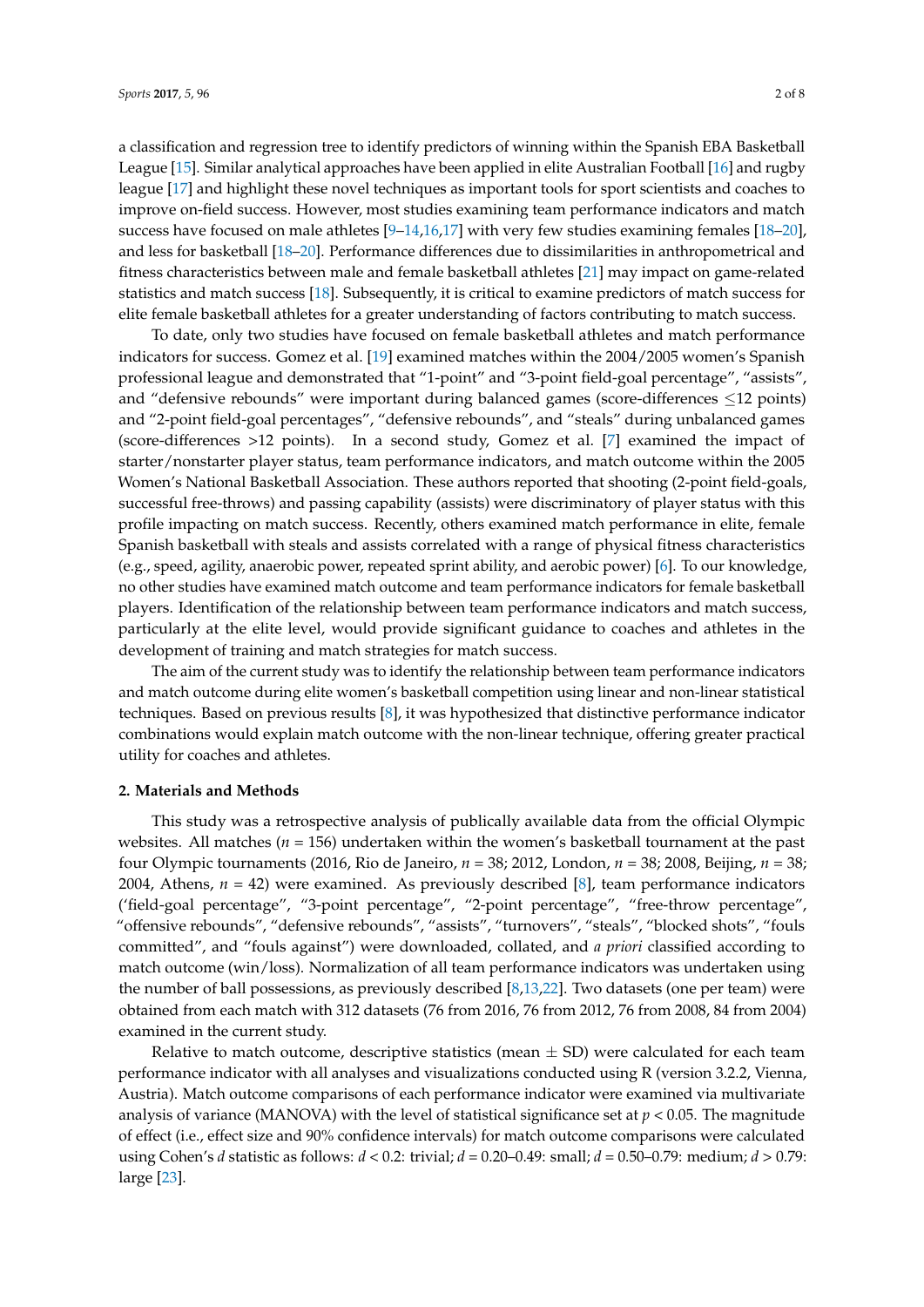As described previously [\[8\]](#page-6-2), data were examined via both binary logistic regression and a conditional interference (CI) classification tree. Briefly, match outcome was coded as the response variable with each identified performance indicator coded as the explanatory variable within both statistical techniques. Model parsimony for the binary logistic regression was performed using the delta Akaike Information Criterion (AIC) and Akaike weights [\[24\]](#page-6-16) via the "dredge" function in the MuMIn package [\[24\]](#page-6-16). A null model was built and used as a comparator. A recursively, partitioned CI, classification tree was grown via the "ctree" function in the party package [\[25\]](#page-6-17) with a minimum node size of 5 observations chosen for partitioning. This type of classification tree was chosen as its fitting algorithm corrects for multiple testing, thus avoiding overfitting [\[25\]](#page-6-17). Accordingly, this analysis results in the growth of an unbiased decision tree that does not require pruning [\[25\]](#page-6-17).

#### **3. Results**

During wins, all of the normalized, team performance indicators were significantly greater than for losses, with the exception for "turnovers", which was significantly lower, and "fouls committed", which was similar (Table [1\)](#page-2-0). The indicators that had the largest effect on match outcome were "field-goal percentage", "defensive rebounds", "assists", and "steals" (Table [1\)](#page-2-0).

<span id="page-2-0"></span>**Table 1.** Descriptive statistics for each team performance indicator relative to match outcome. Values are mean  $\pm$  SD with each normalized to ball possessions.

| <b>Performance Indicator</b> | Wins            | Losses             | $d$ (90% CI)          | Interpretation |  |
|------------------------------|-----------------|--------------------|-----------------------|----------------|--|
| Field-goal percentage        | $77.9 \pm 13.8$ | $60.6 \pm 12.8*$   | 1.30(1.09, 1.50)      | Large          |  |
| Free-throw percentage        | $129.4 + 22.1$  | $117.6 \pm 23.0$ * | 0.52(0.33, 0.71)      | Medium         |  |
| Offensive rebounds           | $22.2 + 8.4$    | $17.4 + 8.7*$      | 0.55(0.36, 0.74)      | Medium         |  |
| Defensive rebounds           | $47.4 + 9.7$    | $35.9 + 9.2*$      | 1.21(1.00, 1.41)      | Large          |  |
| <b>Assists</b>               | $27.9 \pm 10.4$ | $19.2 \pm 8.5$ *   | 0.91(0.71, 1.10)      | Large          |  |
| <b>Turnovers</b>             | $25.7 \pm 8.0$  | $28.4 + 7.5*$      | $-0.35(-0.54, -0.16)$ | Small          |  |
| <b>Steals</b>                | $15.5 \pm 5.4$  | $10.8 \pm 5.1$ *   | 0.90(0.71, 1.10)      | Large          |  |
| <b>Blocked</b> shots         | $5.7 \pm 3.8$   | $3.4 \pm 2.9$ *    | 0.66(0.47, 0.85)      | Medium         |  |
| Fouls committed              | $30.4 \pm 8.5$  | $31.4 \pm 8.2$     | $-0.13(-0.32, 0.06)$  | Small          |  |
| Fouls against                | $33.2 \pm 10.1$ | $29.3 \pm 9.0$ *   | 0.41(0.23, 0.60)      | Small          |  |

 $n = 312$ ;  $n \neq 0.005$  vs. Wins; *d*—effect size; CI—confidence interval.

The following performance indicators were retained by the best linear model: "defensive rebounds", "field-goal percentage", "offensive rebounds", "fouls", "steals", and "turnovers" (Table [2\)](#page-3-0). This model successfully identified 88.5% and 89.1% of the *a priori* classified wins and losses, respectively, for an average model accuracy of 85.6%.

Four performance indicators were retained within the CI classification tree (Figure [1\)](#page-3-1) with the tree successfully classifying 94.2% and 78.2% of the *a priori* classified wins and losses, respectively, for an average model accuracy of 86.2%. The root node (Number 1) partitioned the dataset based on "field-goal percentage" and generated eight terminal nodes (Numbers 4, 5, 6, 8, 11, 12, 14, and 15). The left-hand branching of the tree denoted primarily a loss (field-goal percentage ≤62.243), while the branching to the right primarily denoted a win (field-goal percentage >62.243).

On the left-hand side of the tree, Node Number 2 separated the data based on "steals" and generated Terminal Node 6, while Node Number 3 further separated the data based on "turnovers" to generate Terminal Nodes 4 and 5. The combination of "field-goal percentage" (≤62.243%), "steals" (≤18.841), and "turnovers" (>18.362) provided the greatest probability of losing (96.7%, Terminal Node 5).

On the right-hand side of the tree, Node Number 7 separated the data based on "defensive rebounds" and generated Terminal Node 8, while Node Number 9 further separated the data based on "steals" to generate Nodes 10 and 13. Finally, Nodes 10 and 13 split the data based upon by "defensive rebounds" and "turnovers," respectively. The combination of "field-goal percentage" (>62.243%),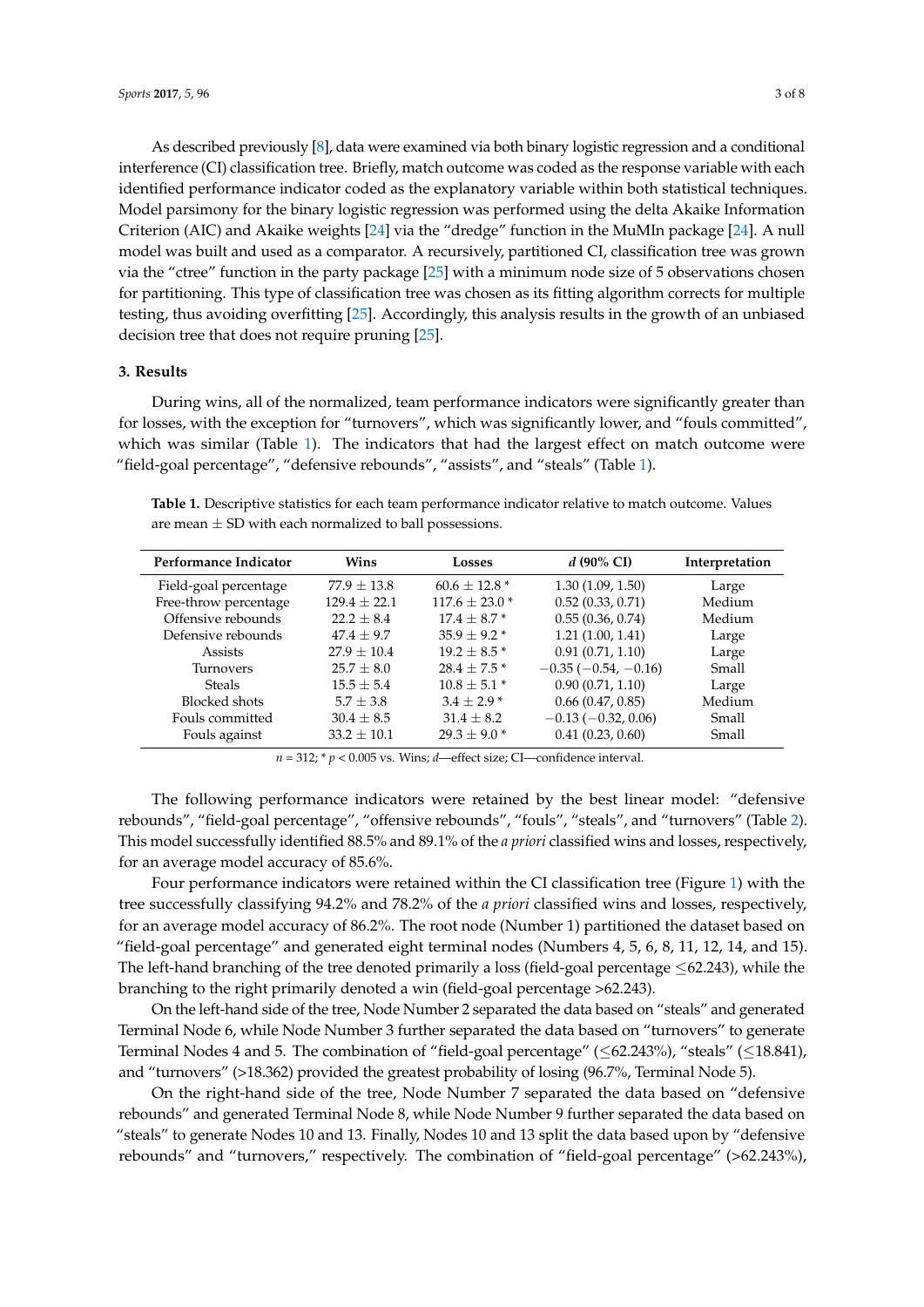"defensive rebounds" (>30.789), "steals" (>9.317), and "turnovers" (<36.63) provided the greatest probability of winning (91.1%, Terminal Node 14).

<span id="page-3-0"></span>Table 2. Model summary for the binary logistic regression analysis ranked according to the delta Akaike Information Criterion and Akaike weights.  $\sum_{i=1}^{n}$ 

| Predictors                                                                                      |           | df | AICc   | $\triangle$ AIC | $w_i$  |
|-------------------------------------------------------------------------------------------------|-----------|----|--------|-----------------|--------|
| $\sim$ def_reb + field_goal + off_reb + fouls + steals + turnovers                              |           | 7  | 180.23 | < 0.01          | 0.15   |
| $\sim$ blocked_shots + def_reb + field_goal + fouls + off_reb + steals + turnovers              |           | 8  | 181.47 | 1.24            | 0.08   |
| $\sim$ def_reb + field_goal + fouls + steals + turnovers                                        |           | 6  | 181.63 | 1.40            | 0.07   |
| $\sim$ def_reb + field_goal + fouls + free_throw + off_reb + steals + turnovers                 |           | 8  | 181.93 | 1.70            | 0.06   |
| $\sim$ assists + def_reb + field_goal + fouls + off_reb + steals + turnovers                    |           | 8  | 182.24 | 2.01            | 0.05   |
| $\sim$ def_reb + field_goal + fouls + fouls_against + off_reb + steals + turnovers              |           | 8  | 182.31 | 2.08            | 0.05   |
| $\sim$ blocked_shots + def_reb + field_goal + fouls + steals + turnovers                        |           | 7  | 182.43 | 2.20            | 0.05   |
| $\sim$ blocked_shots + def_reb + field_goal + fouls + free_throw + off_reb + steals + turnovers |           | 9  | 183.13 | 2.90            | 0.04   |
| Null $(-1)$                                                                                     | $-216.26$ |    | 434.54 | 254.31          | < 0.01 |

LL: log likelihood; df: degrees of freedom; AICc: Akaike Information Criterion; AAIC: delta AIC; w<sub>i</sub>: Akaike weight; def\_reb: defensive rebounds; field\_goal: field goal percentage; off\_reb: offensive rebounds; free\_throw:<br>. free-throw percentage.

<span id="page-3-1"></span>

**Figure 1.** The conditional interference classification tree highlighting the probability of wins and during the women's basketball tournament of the 2004–2016 Olympic Games. "*n*" denotes the number alons during the women's basketball tournament of the 2004–2016 Olympic Games. "*n*" denotes the namber of observations or datasets in each node (minimum of 5) with the first y-value denoting the probability of losing and the second y-value denoting the probability of winning  $(e.g., 0.7 = 70%)$ . field\_goal =  $p_1$  and the second  $y_1$  left and the second year  $y_1$  and  $y_2$  and  $y_3$  and  $y_4$  and  $y_5$  and  $y_6$  and  $y_7$   $\cdots$   $y_n$  is distinguished. "field-goal percentage"; def\_reb = "defensive rebounds"; values for each team performance indicators  $\frac{1}{2}$ performance indicators were normalized to ball possessions. **Figure 1.** The conditional interference classification tree highlighting the probability of wins and losses were normalized to ball possessions.

# **4. Discussion 4. Discussion**

The current study identified the key team performance indicators that contributed to success in women's basketball at the 2004–2016 Olympic Games. The non–linear analysis resolved a combination of "field-goal percentage", "defensive rebounds", "steals", and "turnovers" as providing the greatest combination of "field‐goal percentage", "defensive rebounds", "steals", and "turnovers" as probability of winning (91.1%). Further, a unique combination of "field-goal percentage", "steals", The current study identified the key team performance indicators that contributed to success in and "turnovers" offered the lowest probability of winning (3.3%) and the greatest probability of losing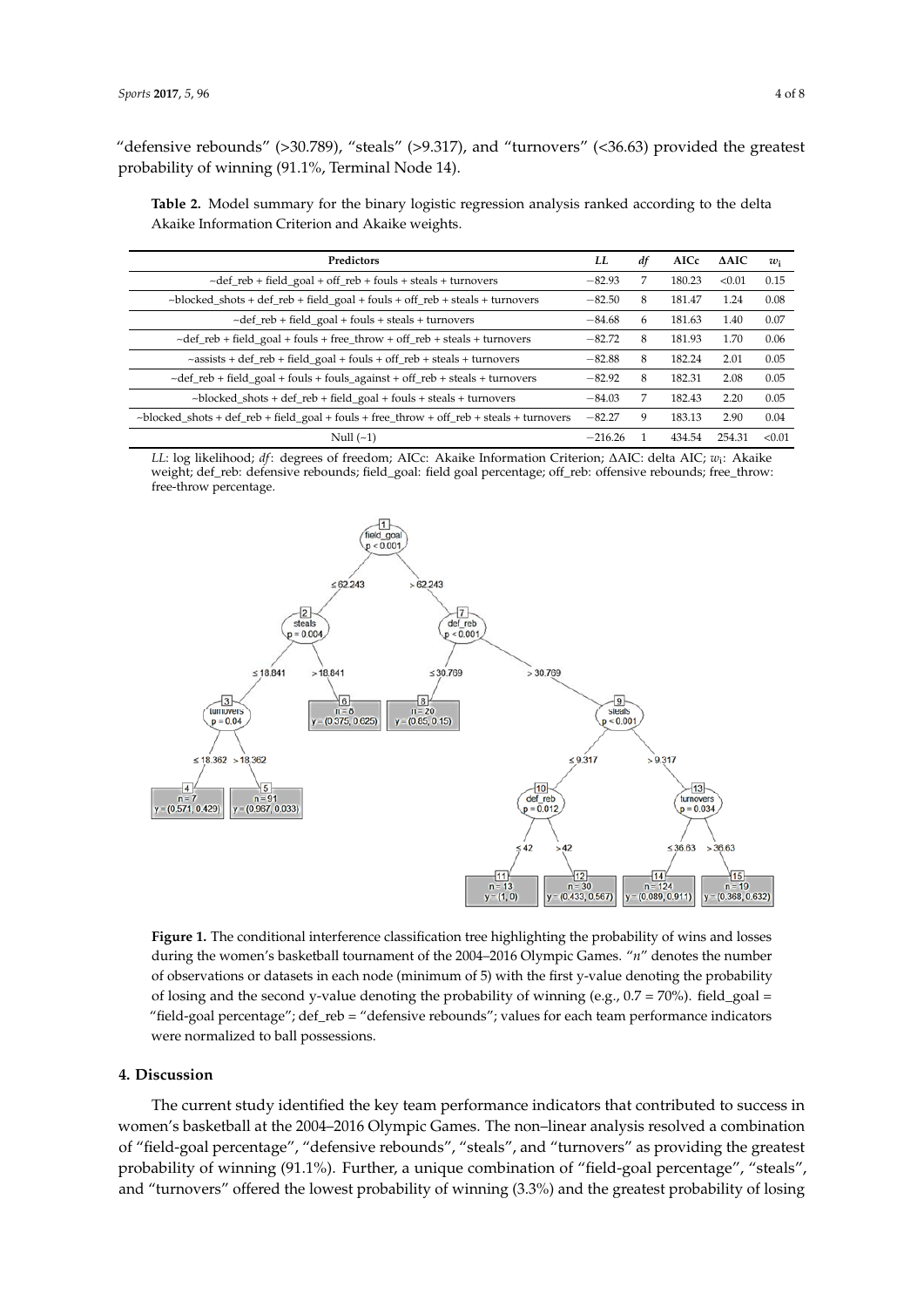(96.7%). Overall, the average model accuracy was marginally higher for the CI classification tree compared with the logistic regression analysis and likely provided coaches and analysts with a flexible model to manipulate game plans or strategies to enhance the likelihood of winning. The use of non-linear, machine learning techniques may provide sport scientists with greater support when assisting coaches with decisions regarding match strategy design, team selection or identifying opponent strengths and weaknesses [\[8](#page-6-2)[,15\]](#page-6-7).

In our previous work, "field-goal percentage", "defensive rebounds", "steals", and "turnovers" were identified as key indicators of outcome for men's matches at the Olympic Games [\[8\]](#page-6-2). The current results extend these findings to women's matches at the Olympic Games and confirm these indicators as significant, sex-independent contributors to basketball success at the current Olympic level. Further, our results for Olympic matches highlight shooting proficiency and defensive actions as vital for success in both men's and women's basketball. Others have reported the importance of "field-goal percentage" [\[7,](#page-6-1)[9,](#page-6-3)[13,](#page-6-4)[14,](#page-6-6)[20,](#page-6-11)[26\]](#page-6-18), "defensive rebounds" [\[9](#page-6-3)[,10](#page-6-19)[,12–](#page-6-20)[15](#page-6-7)[,20](#page-6-11)[,26\]](#page-6-18) and "turnovers" [\[13](#page-6-4)[,14\]](#page-6-6) for basketball match success in various competitions. While shooting capability may seem apparent for match success, particularly longer distance shots for females [\[19\]](#page-6-13), collectively the current and prior results [\[9](#page-6-3)[,10,](#page-6-19)[12](#page-6-20)[–14,](#page-6-6)[20,](#page-6-11)[26\]](#page-6-18) confirmed defensive actions as critical for match success. Gomez et al. [\[9\]](#page-6-3) identified "defensive rebounds" as the predominant performance indicator to discriminate winning and losing within the Spanish Men's Basketball League. Similarly, Trninic et al. [\[14\]](#page-6-6) identified "defensive rebounds" as the key discriminator for success at the European club championships. These authors commented that winning teams exhibited a greater discipline and balance of play highlighted by greater decision making and teamwork [\[14\]](#page-6-6). Subsequently, inclusion of athletes that are familiar with each other and a controlled style of play [\[15\]](#page-6-7), or who are more tactically disciplined [\[22\]](#page-6-14), may provide greater defensive actions for match success. This degree of familiarity, focus, and discipline may be difficult given the limited preparation time and match opportunities for national teams that include athletes competing potentially in every corner of the world. Therefore, preparatory activities for individual athletes, development of team cohesion and a focus on team defensive activities may be vital for Olympic success. Increasing defensive pressure on the opposition was reported to reduce basketball athlete's preference to shoot [\[27\]](#page-6-21) that may provide further impact on shooting proficiency and overall match success. Coaches are encouraged to develop key defensive strategies and/or selection of athletes highly proficient in defensive actions for greater Olympic match success.

A key finding of the current study was the substantial effect of "steals" on match success. This result extended our previous finding that "steals" was a key performance indicator for elite Olympic basketball success [\[8\]](#page-6-2) and unbalanced games within the Spanish Women's League [\[19\]](#page-6-13), and confirms "steals" as an important focus area for coaches and athletes. Interestingly, "steals" were reported to differentiate men's and women's teams within an analysis of close matches during the basketball World Championships in 1999–2002 [\[18\]](#page-6-10). Compared to women's teams, men's teams were associated with a lower proportion of "steals" which was related to their anthropometric characteristics (i.e., taller and heavier) [\[18\]](#page-6-10). Our current and previous [\[8\]](#page-6-2) results indicate similar sex differences for "steals" during wins (women's  $= 15.5$  vs. men's  $= 10.5$ ) but highlight further the importance of this indicator for match success, independent of sex. Subsequently, coaches of men's and women's teams are encouraged to develop strategies to enhance "steals" during elite basketball matches. These strategies may include full- and half-court presses and double teaming of players to enhance the likelihood of match success [\[22,](#page-6-14)[28\]](#page-7-0). Further, selection of athletes that possess superior fitness characteristics may be important for the generation of "steals." Previously, "steals" were associated with superior speed, agility, anaerobic power, and repeated sprint ability in elite, junior, female basketball athletes [\[6\]](#page-6-0). The inclusion of athletes that possess these characteristics for national teams may provide the talent base to enhance "steals" during matches and ultimate success. Additionally, development of these fitness characteristics, specific to each position [\[5\]](#page-5-3), during the pre-Olympic period may be suggested as a priority for coaches in their preparation for the games [\[29\]](#page-7-1).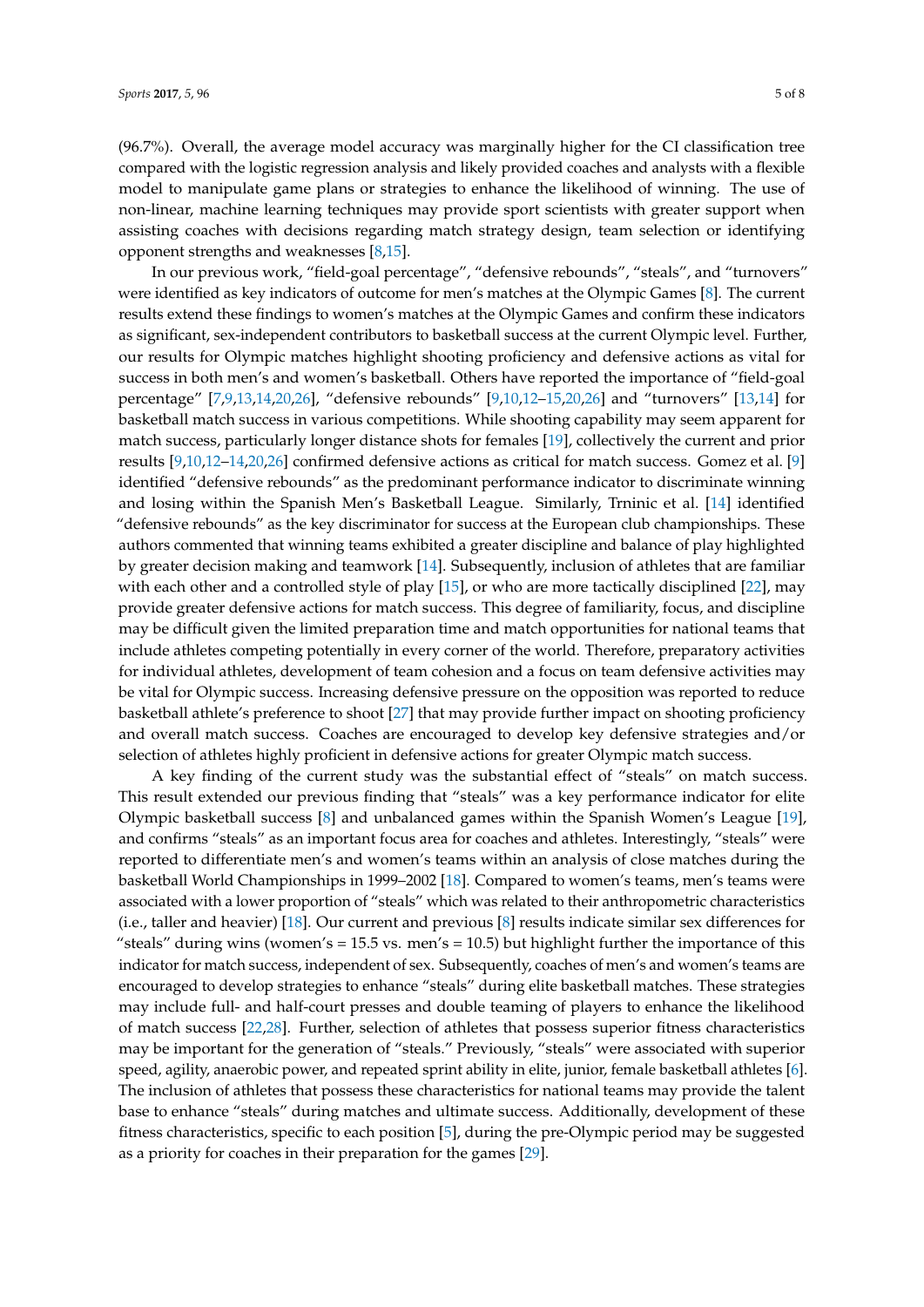The current study has expanded the understanding of match success for Olympic women's basketball competition. Through the use of linear and non-linear statistical techniques, key performance indicators were identified to assist coaches and athletes in their preparation for international, women's basketball competition. However, some limitations of the current study should be discussed. Firstly, only matches of the most recent Olympic Games were examined with future analyses needed to examine the robustness of the current models for match success within major international competitions including the Olympic Games. Additionally, matches within all rounds of the competition (regular and playoff) were examined within the current analyses. While a previous study indicated varying match success reliance on team performance indicators within different stages of seasonal competition [\[26\]](#page-6-18), we expected this to be of little impact for a short-term tournament like the Olympic Games where each success had a substantial impact on final tournament success. Furthermore, analyses were conducted without examination of the impact of prior matches. Previously, accumulated and moderate fatigue from consecutive matches during a Spanish Basketball Federation tournament was suggested to impact three-point shooting accuracy and/or defensive actions [\[12\]](#page-6-20). Future examination of the impact of consecutive matches on team performance indicators and match success may clarify the role of fatigue and relevance of physical conditioning for Olympic success. Further, examination of athlete workloads during matches, possibly via wearable technology, in conjunction with team match performance indicators may identify successful team profiles to assist coaches with strategic planning during elite basketball competition.

#### **5. Conclusions**

The current study has identified shooting proficiency and defensive actions (e.g., "defensive rebounds", "steals") as quintessential for match success during a women's Olympic basketball tournament. The unique combination of these performance indicators can provide coaches with a greater probability of winning elite matches (>91%). The development of key defensive strategies and/or the selection of athletes highly proficient in, and/or possessing fitness characteristics conducive to, defensive actions may strengthen Olympic match success. The use of non-linear, analytical techniques may provide sport scientists and coaches with superior and practical approaches to exploring multivariate datasets in elite sports for elite success.

**Acknowledgments:** No financial support was required or provided for this study.

**Author Contributions:** A.S.L. and C.T.W. conceived and designed the study; A.S.L. and C.T.W. analyzed the data; A.S.L., M.A.G., and C.T.W. wrote, reviewed, and approved the manuscript.

**Conflicts of Interest:** The authors declare no conflict of interest.

#### **References**

- <span id="page-5-0"></span>1. Fédération Internationale de Basketball (FIBA). Facts & Figures. Available online: [http://www.fiba.](http://www.fiba.basketball/presentation#\T1\textbar {}tab=element_2_1) [basketball/presentation#\T1\textbar{}tab=element\\_2\\_1](http://www.fiba.basketball/presentation#\T1\textbar {}tab=element_2_1) (accessed on 2 October 2017).
- <span id="page-5-1"></span>2. Scanlan, A.T.; Tucker, P.S.; Dascombe, B.J.; Berkelmans, D.M.; Hiskens, M.I.; Dalbo, V.J. Fluctuations in activity demands across game quarters in professional and semiprofessional male basketball. *J. Strength Cond. Res.* **2015**, *29*, 3006–3015. [\[CrossRef\]](http://dx.doi.org/10.1519/JSC.0000000000000967) [\[PubMed\]](http://www.ncbi.nlm.nih.gov/pubmed/25932983)
- 3. Scanlan, A.T.; Dascombe, B.J.; Reaburn, P.; Dalbo, V.J. The physiological and activity demands experienced by Australian female basketball players during competition. *J. Sci. Med. Sport* **2012**, *15*, 341–347. [\[CrossRef\]](http://dx.doi.org/10.1016/j.jsams.2011.12.008) [\[PubMed\]](http://www.ncbi.nlm.nih.gov/pubmed/22244965)
- <span id="page-5-2"></span>4. Klusemann, M.J.; Pyne, D.B.; Hopkins, W.G.; Drinkwater, E.J. Activity profiles and demands of seasonal and tournament basketball competition. *Int. J. Sports Physiol. Perform.* **2013**, *8*, 623–629. [\[CrossRef\]](http://dx.doi.org/10.1123/ijspp.8.6.623) [\[PubMed\]](http://www.ncbi.nlm.nih.gov/pubmed/23479394)
- <span id="page-5-3"></span>5. Koklu, Y.; Alemdaroglu, U.; Kocak, F.U.; Erol, A.E.; Findikoglu, G. Comparison of chosen physical fitness characteristics of Turkish professional basketball players by division and playing position. *J. Hum. Kinet.* **2011**, *30*, 99–106. [\[CrossRef\]](http://dx.doi.org/10.2478/v10078-011-0077-y) [\[PubMed\]](http://www.ncbi.nlm.nih.gov/pubmed/23486863)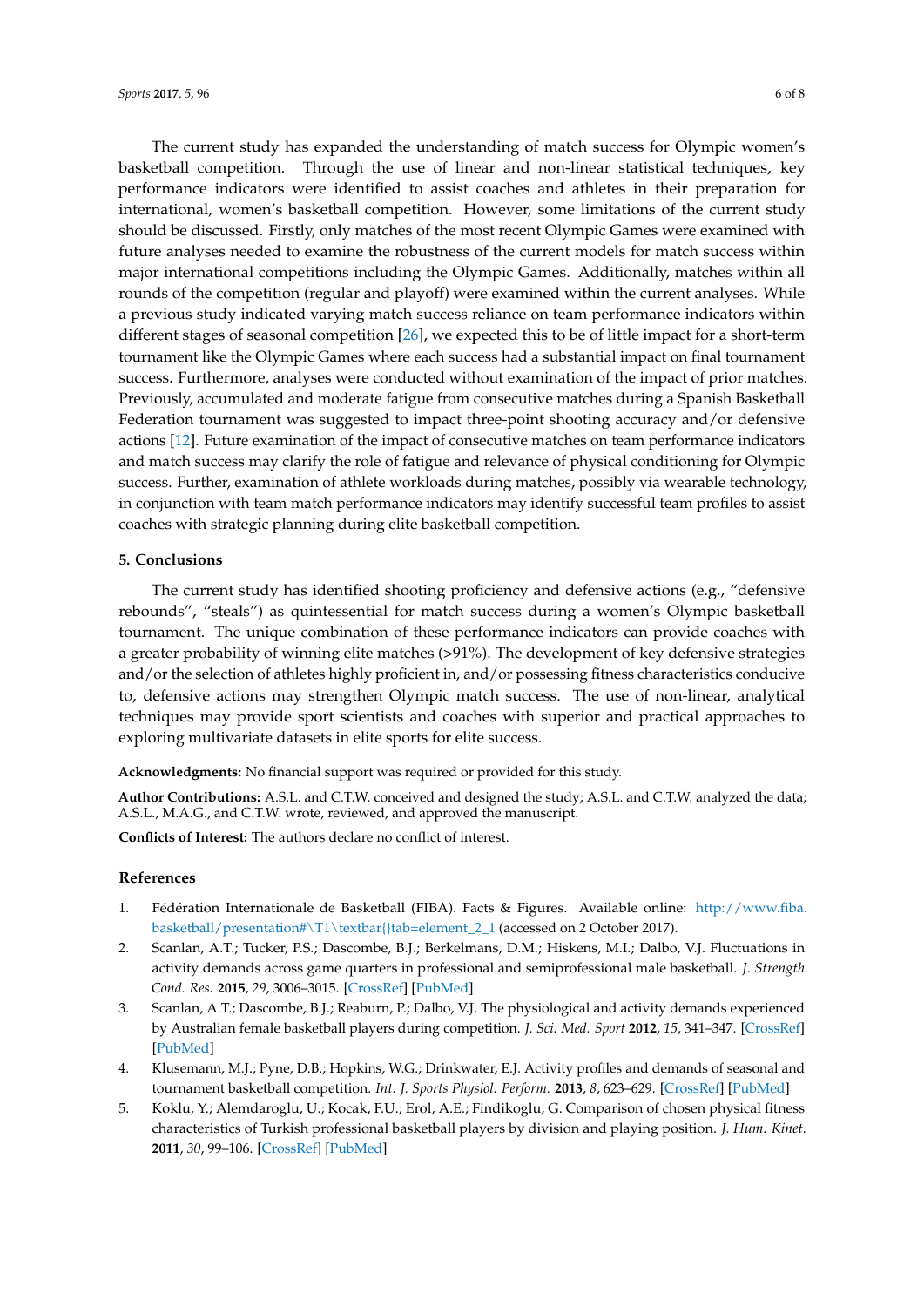- <span id="page-6-0"></span>6. Fort-Vanmeerhaeghe, A.; Montalvo, A.; Latinjak, A.; Unnithan, V. Physical characteristics of elite adolescent female basketball players and their relationship to match performance. *J. Hum. Kinet.* **2016**, *53*, 167–178. [\[CrossRef\]](http://dx.doi.org/10.1515/hukin-2016-0020) [\[PubMed\]](http://www.ncbi.nlm.nih.gov/pubmed/28149421)
- <span id="page-6-1"></span>7. Gomez, M.A.; Lorenzo, A.; Ortega, E.; Sampaio, J.; Ibanez, S.J. Game related statistics discriminating between starters and nonstarters players in Women's National Basketball Association League (WNBA). *J. Sports Sci. Med.* **2009**, *8*, 278–283. [\[PubMed\]](http://www.ncbi.nlm.nih.gov/pubmed/24149538)
- <span id="page-6-2"></span>8. Leicht, A.S.; Gómez, M.A.; Woods, C.T. Explaining match outcome during the Men's basketball tournament at the Olympic games. *J. Sports Sci. Med.* **2017**, *16*, 468–473. [\[PubMed\]](http://www.ncbi.nlm.nih.gov/pubmed/29238245)
- <span id="page-6-3"></span>9. Gomez, M.A.; Lorenzo, A.; Sampaio, J.; Ibanez, S.J.; Ortega, E. Game-related statistics that discriminated winning and losing teams from the Spanish men's professional basketball teams. *Coll. Antropol.* **2008**, *32*, 451–456.
- <span id="page-6-19"></span>10. Sampaio, J.; Ibanez, S.; Lorenzo, A.; Gomez, M. Discriminative game-related statistics between basketball starters and nonstarters when related to team quality and game outcome. *Percept. Mot. Skills* **2006**, *103*, 486–494. [\[CrossRef\]](http://dx.doi.org/10.2466/pms.103.2.486-494) [\[PubMed\]](http://www.ncbi.nlm.nih.gov/pubmed/17165413)
- <span id="page-6-5"></span>11. Jukic, I.; Milanovic, D.; Vuleta, D.; Bracic, M. Evaluation of variables of shooting for a goal recorded during the 1997 European Basketball Champioship in Barcelona. *Kinesiology* **2000**, *32*, 51–62.
- <span id="page-6-20"></span>12. Ibanez, S.J.; Garcia, J.; Feu, S.; Lorenzo, A.; Sampaio, J. Effects of consecutive basketball games on the game-related statistics that discriminate winner and losing teams. *J. Sports Sci. Med.* **2009**, *8*, 458–462. [\[PubMed\]](http://www.ncbi.nlm.nih.gov/pubmed/24150011)
- <span id="page-6-4"></span>13. Lorenzo, A.; Gomez, M.A.; Ortega, E.; Ibanez, S.J.; Sampaio, J. Game related statistics which discriminate between winning and losing under-16 male basketball games. *J. Sports Sci. Med.* **2010**, *9*, 664–668. [\[PubMed\]](http://www.ncbi.nlm.nih.gov/pubmed/24149794)
- <span id="page-6-6"></span>14. Trninic, S.; Dizdar, D.; Luksic, E. Differences between winning and defeated top quality basketball teams in final tournaments of European club championship. *Coll. Antropol.* **2002**, *26*, 521–531. [\[PubMed\]](http://www.ncbi.nlm.nih.gov/pubmed/12528276)
- <span id="page-6-7"></span>15. Gómez, M.A.; Ibáñez, S.J.; Parejo, I.; Furley, P. The use of classification and regression tree when classifying winning and losing basketball teams. *Kinesiology* **2017**, *49*, 47–56.
- <span id="page-6-8"></span>16. Robertson, S.; Woods, C.; Gastin, P. Predicting higher selection in elite junior Australian Rules football: The influence of physical performance and anthropometric attributes. *J. Sci. Med. Sport* **2015**, *18*, 601–606. [\[CrossRef\]](http://dx.doi.org/10.1016/j.jsams.2014.07.019) [\[PubMed\]](http://www.ncbi.nlm.nih.gov/pubmed/25154704)
- <span id="page-6-9"></span>17. Woods, C.T.; Sinclair, W.; Robertson, S. Explaining match outcome and ladder position in the National Rugby League using team performance indicators. *J. Sci. Med. Sport* **2017**, *20*, 1107–1111. [\[CrossRef\]](http://dx.doi.org/10.1016/j.jsams.2017.04.005) [\[PubMed\]](http://www.ncbi.nlm.nih.gov/pubmed/28479281)
- <span id="page-6-10"></span>18. Sampaio, J.; Godoy, S.I.; Feu, S. Discriminative power of basketball game-related statistics by level of competition and sex. *Percept. Mot. Skills* **2004**, *99*, 1231–1238. [\[CrossRef\]](http://dx.doi.org/10.2466/pms.99.3f.1231-1238) [\[PubMed\]](http://www.ncbi.nlm.nih.gov/pubmed/15739849)
- <span id="page-6-13"></span>19. Gómez, M.A.; Lorenzo, A.; Sampaio, J.; Ibáñez, S.J. Differences between winning and losing teams in women's Basketball game-related statistics. *J. Hum. Move. Stud.* **2006**, *51*, 357–369.
- <span id="page-6-11"></span>20. Gomez, M.A.; Perez, J.; Molik, B.; Szyman, R.J.; Sampaio, J. Performance analysis of elite men's and women's wheelchair basketball teams. *J. Sports Sci.* **2014**, *32*, 1066–1075. [\[CrossRef\]](http://dx.doi.org/10.1080/02640414.2013.879334) [\[PubMed\]](http://www.ncbi.nlm.nih.gov/pubmed/24506819)
- <span id="page-6-12"></span>21. Drinkwater, E.J.; Hopkins, W.G.; McKenna, M.J.; Hunt, P.H.; Pyne, D.B. Modelling age and secular differences in fitness between basketball players. *J. Sports Sci.* **2007**, *25*, 869–878. [\[CrossRef\]](http://dx.doi.org/10.1080/02640410600907870) [\[PubMed\]](http://www.ncbi.nlm.nih.gov/pubmed/17474040)
- <span id="page-6-14"></span>22. Gomez, M.A.; Lorenzo, A.; Ibanez, S.J.; Sampaio, J. Ball possession effectiveness in men's and women's elite basketball according to situational variables in different game periods. *J. Sports Sci.* **2013**, *31*, 1578–1587. [\[CrossRef\]](http://dx.doi.org/10.1080/02640414.2013.792942) [\[PubMed\]](http://www.ncbi.nlm.nih.gov/pubmed/23679867)
- <span id="page-6-15"></span>23. Cohen, J. A power primer. *Psychol. Bull.* **1992**, *112*, 155–159. [\[CrossRef\]](http://dx.doi.org/10.1037/0033-2909.112.1.155) [\[PubMed\]](http://www.ncbi.nlm.nih.gov/pubmed/19565683)
- <span id="page-6-16"></span>24. Burnham, K.P.; Anderson, D.R. *Model Selection and Multimodel Inference: A Practical Information-Theoretic Approach*, 2nd ed.; Springer-Verlag: New York, NY, USA, 2002.
- <span id="page-6-17"></span>25. Hothorn, T.; Hornik, K.; Zeileis, A. Unbiased recursive partitioning: A conditional inference framework. *J. Comput. Graph. Stat.* **2006**, *15*, 651–674. [\[CrossRef\]](http://dx.doi.org/10.1198/106186006X133933)
- <span id="page-6-18"></span>26. Garcia, J.; Ibanez, S.J.; De Santos, R.M.; Leite, N.; Sampaio, J. Identifying basketball performance indicators in regular season and playoff games. *J. Hum. Kinet.* **2013**, *36*, 161–168. [\[CrossRef\]](http://dx.doi.org/10.2478/hukin-2013-0016) [\[PubMed\]](http://www.ncbi.nlm.nih.gov/pubmed/23717365)
- <span id="page-6-21"></span>27. Csapo, P.; Avugos, S.; Raab, M.; Bar-Eli, M. How should "hot" players in basketball be defended? The use of fast-and-frugal heuristics by basketball coaches and players in response to streakiness. *J. Sports Sci.* **2015**, *33*, 1580–1588. [\[CrossRef\]](http://dx.doi.org/10.1080/02640414.2014.999251) [\[PubMed\]](http://www.ncbi.nlm.nih.gov/pubmed/25567138)